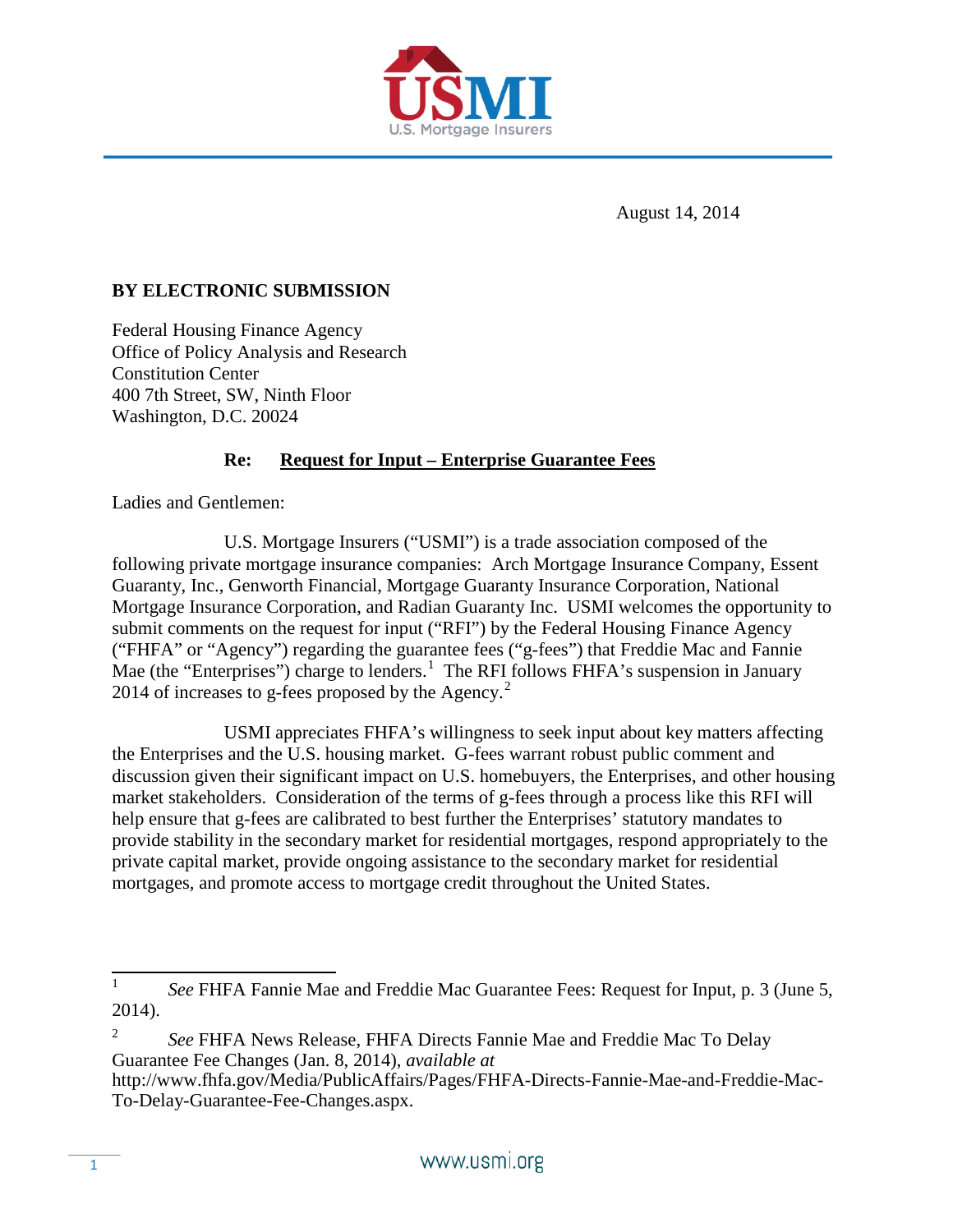As a threshold matter, USMI believes that FHFA should formally withdraw the proposed g-fee increases announced by FHFA on December 9, 201[3](#page-1-0). $3$  On that date, FHFA directed the Enterprises to adjust g-fees in three ways: (1) the ongoing g-fee for all mortgages was to increase by 10 basis points; (2) the upfront g-fee grid would be updated to align pricing with credit risk characteristics of the borrower; and (3) the upfront 25 basis point adverse market fee imposed since 2008 would be eliminated except in four states. These g-fee changes were suspended by FHFA pending further review. Given FHFA's intention to set g-fees in a manner informed by the public comments received from this RFI, we see no reason why the proposed increases in December 2013 should be retained. Indeed, they should be withdrawn formally to make clear to the U.S. housing market that they will not become effective.

In addition, while the framework for calculating g-fees in the RFI is intended to price actual credit risk, USMI believes it fails to fully take into account the risk-reducing benefits of private mortgage insurance ("MI") and results in consumers being charged twice for the same risk reduction. This disproportionately disadvantages low- and moderate-income and first time homebuyers. MI is a well accepted and well regarded form of credit enhancement that has made homeownership possible for millions of people who otherwise would not have qualified for mortgage loans.

As described in greater detail on pages 4 and 5 of this letter, it is apparent that the benefits of MI are not fully incorporated in the RFI framework. For example, in certain instances, the Enterprises charge more in g-fees for their *second* loss position than private mortgage insurers charge for their *first* loss position. In other cases, g-fees charged on loans with MI are too high relative to the g-fees charged by the Enterprises on loans demonstrating increased risk, such as loans with piggyback second mortgages. The framework should fully take into account MI's risk-reducing benefits in order to accurately and completely reflect the economics of the mortgage transaction to the Enterprises. MI significantly reduces credit risk exposure to the Enterprises and shifts the first-loss exposure from taxpayers to private market participants. Indeed, Congress intended for the Enterprises to incorporate MI into their business model by requiring, in the Enterprises' statutory charters, some form of credit enhancement for purchased or securitized loans with loan-to-value ratios ("LTVs") in excess of 80 percent.<sup>[4](#page-1-1)</sup> The failure to fully reflect the risk mitigating benefits of MI in the Enterprises' framework for establishing g-fees would not only double charge consumers, but also would undermine the clear congressional intent for the Enterprises to require credit enhancement on loans with LTVs above 80 percent.

Finally, FHFA should not increase g-fees in order to attempt to "crowd in" private capital and shrink the Enterprises' footprints. Private label securities ("PLS") historically have been an unreliable source of liquidity in times of economic stress. In addition, increasing g-fees in this manner would result in increased costs to borrowers and potentially other unintended

<span id="page-1-0"></span><sup>3</sup> *See* FHFA News Release, FHFA Takes Further Steps to Advance Conservatorship Strategic Plan by Announcing an Increase in Guarantee Fees (Dec. 9, 2013), *available at* http://www.fhfa.gov/Media/PublicAffairs/Pages/FHFA-Takes-Further-Steps-to-Advance-Conservatorship-Strategic-Plan-by-Announcing-an-Increase-in-Guarantee-Fees.aspx.

<span id="page-1-1"></span><sup>4</sup> *See* 12 U.S.C. §§ 1454(a)(2); 1717(b)(2).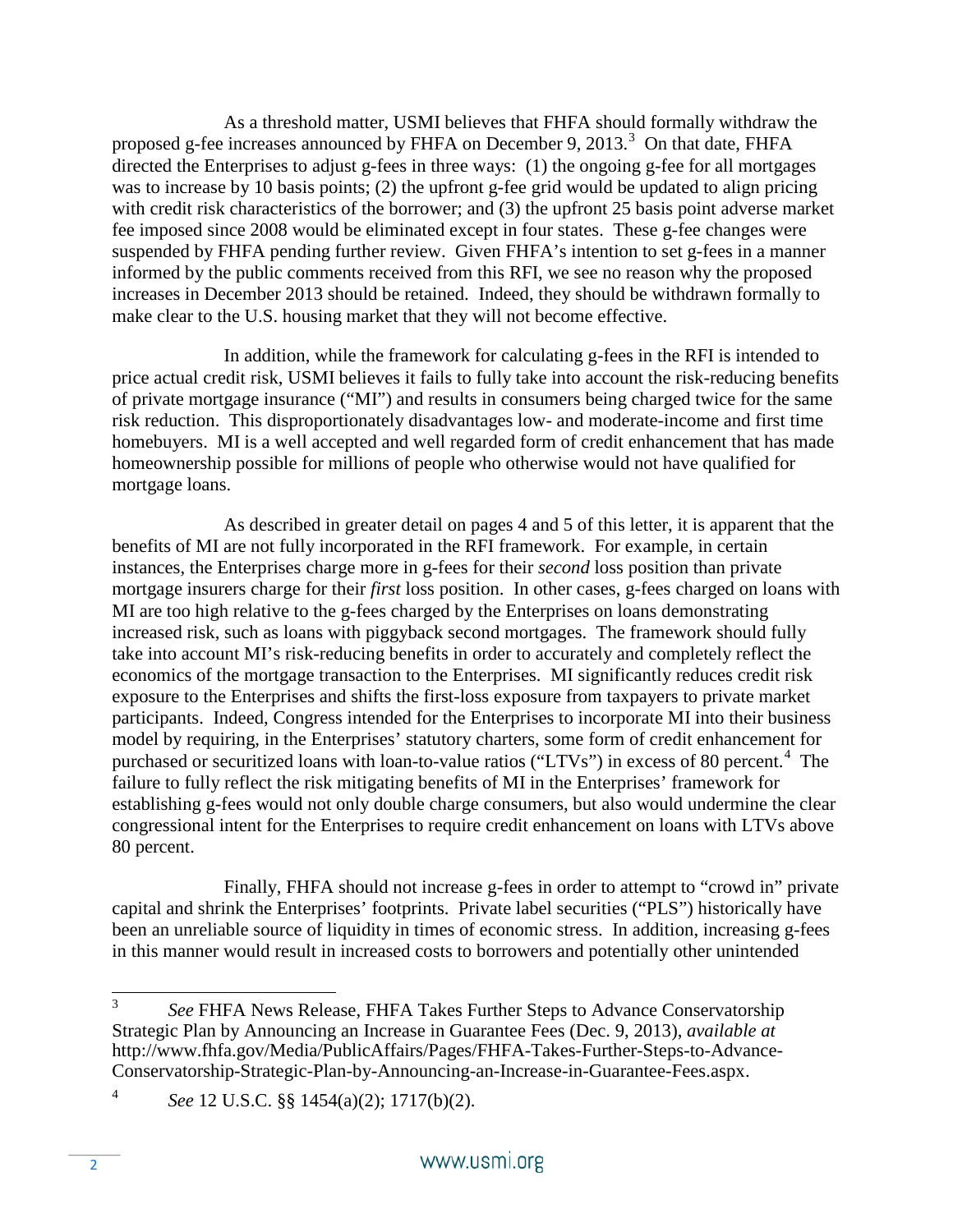consequences. In the absence of a mandate to use g-fees to attempt to crowd in private capital, there is no justification for such increased costs or other unintended consequences.

By not fully recognizing MI, unnecessarily high g-fees for high LTV loans would be charged to lenders, which would in turn pass all or a substantial part of such excess cost on to borrowers – thereby raising the cost of credit for a sizeable segment of U.S. homeowners and homebuyers. As described in detail below, USMI strongly believes that, because MI reduces the risk of loss to the Enterprises, the g-fees charged for mortgages delivered by lenders with MI before the GSEs provide their guaranty should be commensurately reduced.

The remainder of this comment letter responds to three specific questions in the

# RFI.

# *1. Are there factors other than those described in section III – expected losses, unexpected losses, and general and administrative expenses that FHFA and the Enterprises should consider in setting g-fees? What goals should FHFA further in setting g-fees?*

The RFI's framework for calculating g-fees – based on the cost of capital, the potential for losses, and expenses<sup>[5](#page-2-0)</sup> – is a standard approach to pricing credit risk recognized in the capital markets and financial and banking industries. Indeed, a version of this approach is used by the mortgage insurers that make up USMI. At the same time, however, the details of such an approach can vary significantly, producing very different results in terms of g-fees charged and the cost of credit. As a result, quite apart from our substantive comment below about other factors that should be considered in setting g-fees, USMI strongly believes that there should be significantly greater transparency with respect to the Enterprise models (the analytical framework, its assumptions, and its inputs) that are used for pricing and to compute g-fees because these models have an extraordinary impact on the U.S. housing market. Disclosing the specific parameters of the models used and soliciting public input regarding the parameters would be a helpful first step in maximizing these models' ability to efficiently set g-fees.

The models influence FHFA assessments and Enterprise decision-making. Without understanding the models, it is difficult to assess the reasonableness of g-fees under the RFI. Aspects of the model that might be considered relatively minor can have a major effect on the costs of credit and allocation of those costs to borrowers and lenders. It has become clear to the industry that, prior to the proposed g-fee increases in December 2013, substantial changes were made to the Enterprises' models without explanation to the housing market. While changes to g-fees did not become effective, they would have resulted in a material increase in mortgage credit costs. Such a significant change should not occur without notice and public comment supported by a high level of transparency. For these reasons, FHFA should require increased transparency of the models that are used to compute g-fees.

With respect to whether other substantive factors should be taken into account in setting g-fees, USMI strongly believes that the Enterprises should fully incorporate the plainly risk-reducing effect of MI. This form of credit enhancement is typically obtained by low- and

<span id="page-2-0"></span><sup>5</sup> *See* RFI, p. 3.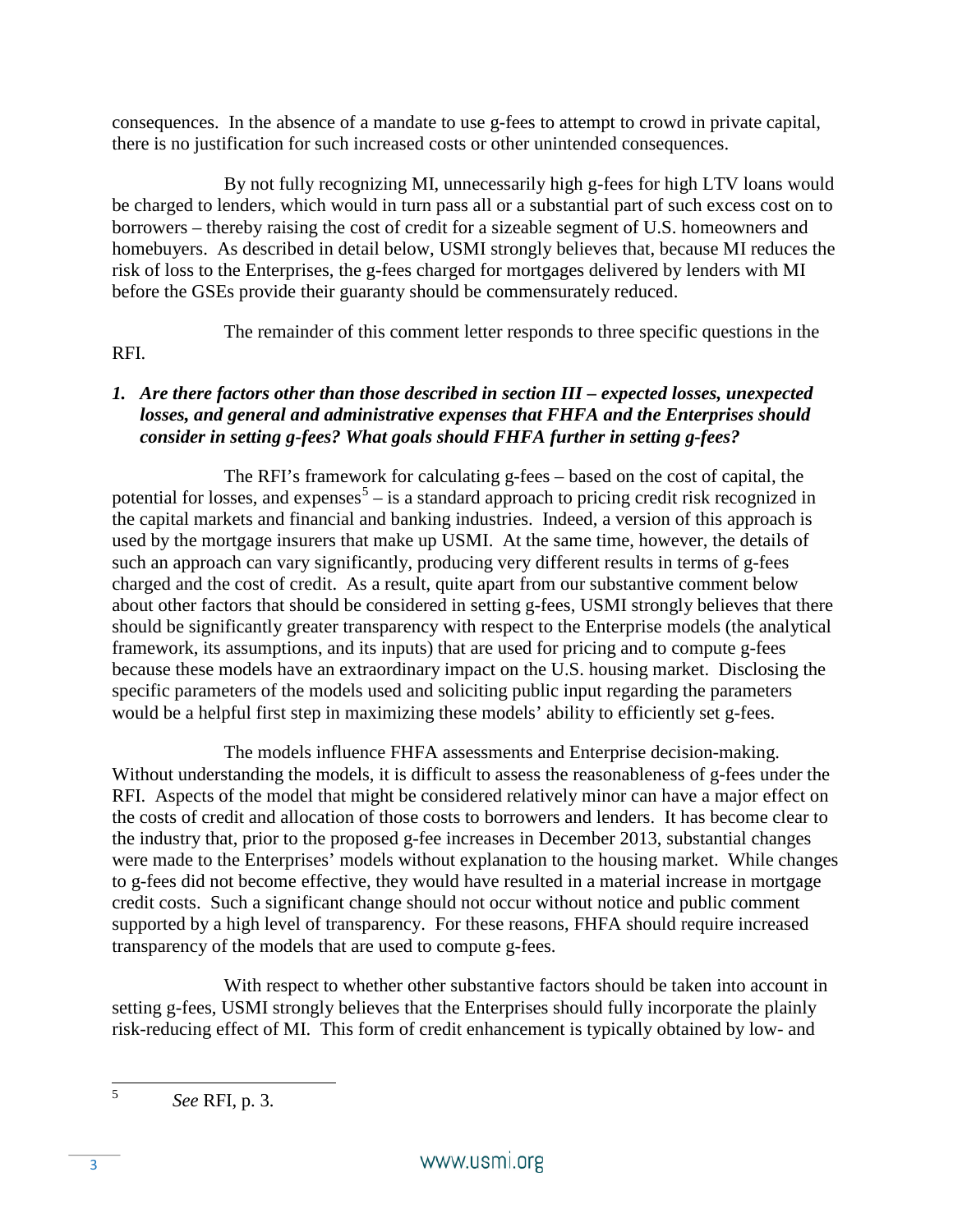moderate-income and first time homebuyers who have steady employment and income, but do not have funds available for a down payment of 20 percent or more.

It is critical that FHFA, in computing g-fees, correctly incorporate the impact of MI in reducing the Enterprises' estimated costs of providing a credit guarantee. To do otherwise results in consumers being charged twice for the same risk reduction, which disproportionately disadvantages low- and moderate-income and first time homebuyers. However, it is apparent from information in the RFI and elsewhere that the Enterprises are not appropriately taking MI into account, thereby significantly discounting MI's risk mitigation benefits. For example, the gfees charged by the Enterprises for a loan with a greater than 80 percent LTV and MI are plainly too high: in some instances, the Enterprises charge more in g-fees for their *second loss* position than private mortgage insurers charge for their *first loss* position. The following chart illustrates this disparity for a loan with a 90 percent LTV and a borrower with a 680 FICO score.



Sources: FHFA's Fannie Mae and Freddie Mac Single-Family Guarantee Fees In 2012; Fannie's LLPA by Credit Score / LTV; SEC Reports; Genworth rate filings & estimates; includes the 10 basis point base gf-ee assessed to cover the 2011 payroll tax cut extension (effective April 2012)

Moreover, alternatives to avoid MI are not priced in the same fashion. For example, a "piggyback" mortgage is a second lien loan originated simultaneously with a first lien mortgage that technically has an LTV of 80 percent or less. The g-fees charged on a piggyback loan are modest (as little as 75 bps in upfront fees based on the borrower's FICO score), even though loans with piggyback seconds have the potential to represent much greater credit risk since the first lien may not take the piggyback loan into account in the underwriting process. In essence, the piggyback mortgage is provided to fund some part of the borrower's down payment, which means that the borrower has less "skin in the game" than would be the case if the full 20 percent down payment were provided from the borrower's own resources. It is well documented that first mortgages originated with such "simultaneous second mortgages" sustained an outsized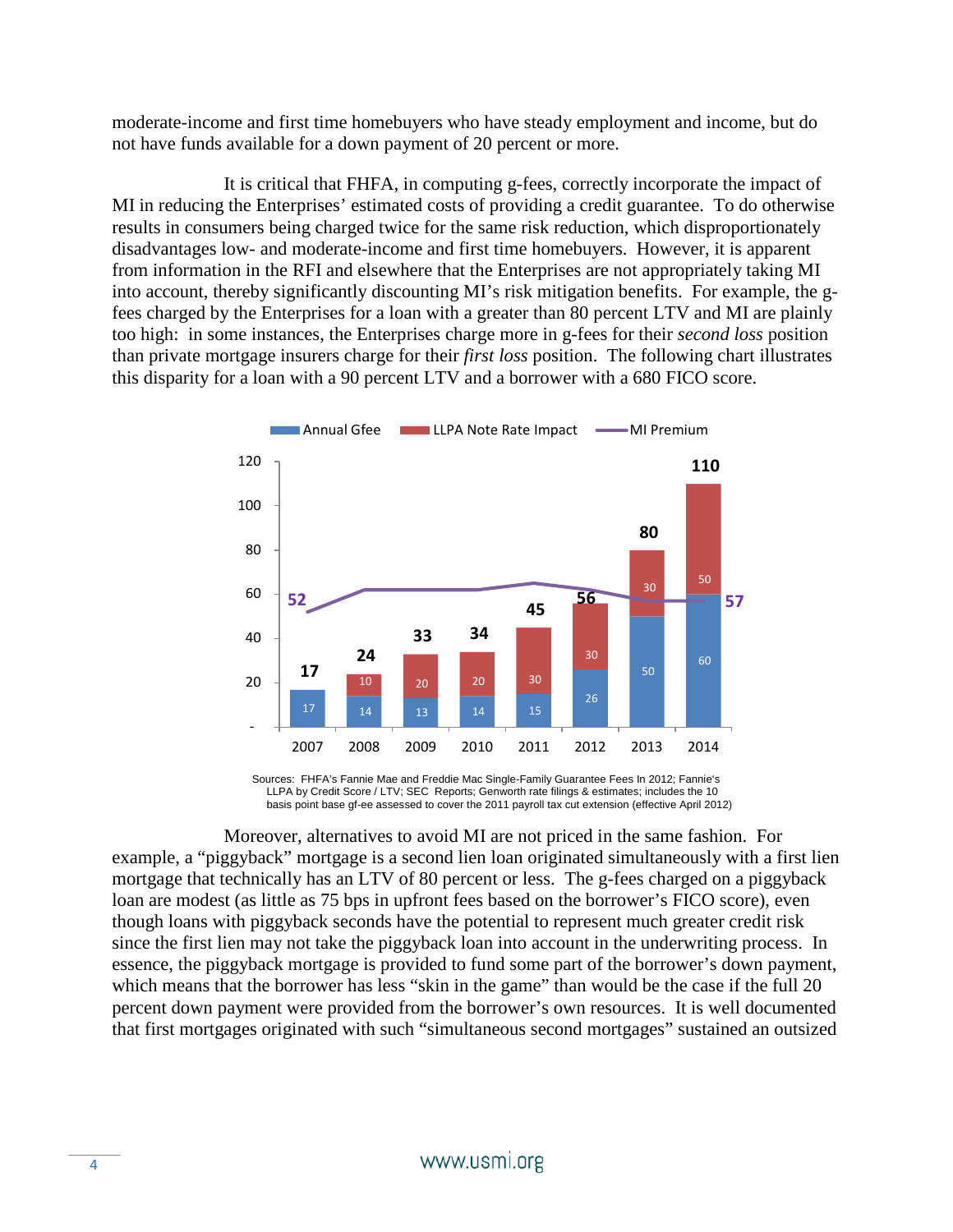amount of defaults and losses during the financial crisis and required separate operational adjustments by servicers to provide foreclosure relief to borrowers. [6](#page-4-0)

In addition, in the white paper released in conjunction with the private mortgage insurer eligibility requirements ("PMIERs"), FHFA disclosed that funds projected to be due to the Enterprises from MI claims are "haircut" by 20 and 25 percent due to the risk that the insurer fails to meet its obligations or denies the claims, but there is no similar treatment of second liens.<sup>[7](#page-4-1)</sup> As further discussed below, this haircut is not justified. If the haircut is factored into the setting of g-fees for loans with MI, it unnecessarily increases costs for low down payment borrowers.

All of these examples demonstrate that the Enterprises are not fully incorporating MI into its analytics, including those that are used to compute g-fees. USMI believes there are compelling reasons to give full recognition to MI going forward:

- In the past several years, private mortgage insurers have become substantially stronger – increasing their capacity to withstand losses while paying claims on defaulted mortgages – through substantial recapitalization achieved through the retention of significant premium revenue and an infusion of approximately \$9 billion in new private capital, including in the form of three new market entrants.
- As part of an FHFA/Enterprise initiative to enhance the standards applicable to private mortgage insurers, new MI master policies will become effective October 1, 2014, that will increase clarity, reduce ambiguity, and enhance the insurance protection provided to policyholders.<sup>[8](#page-4-2)</sup>
- Under FHFA's direction, the Enterprises published a draft of new comprehensive PMIERs that set standards that will help provide confidence to market participants and policymakers regarding the long-term value of MI, and, once finalized, the Enterprises will oversee private mortgage insurers' compliance with these standards.
- Enhanced underwriting rigor and fully documented lending practices in the lending industry, driven in part by the need to comply with the ability-to-repay rules,<sup>[9](#page-4-3)</sup> will make mortgages considerably less susceptible to the risk that

<span id="page-4-0"></span><sup>6</sup> *See* Federal Reserve Bank of New York Staff Report, A New Look at Second Liens (Aug. 2012), and http://www.makinghomeaffordable.gov/programs/lowerpayments/Pages/lien\_modification.aspx.

<span id="page-4-1"></span><sup>7</sup> *See* Robert M. Dunsky et al., FHFA Mortgage Analytics Platform, p. 24-25 (July 10, 2014).

<span id="page-4-2"></span><sup>8</sup> *See, e.g.*, Fannie Mae, Fannie Mae Announces Approved Mortgage Insurance Forms (June 24, 2014).

<span id="page-4-3"></span><sup>9</sup> *See* Consumer Financial Protection Bureau, Ability-to-Repay and Qualified Mortgage Standards under the Truth in Lending Act, 78 Fed. Reg. 6408 (Jan. 30, 2013).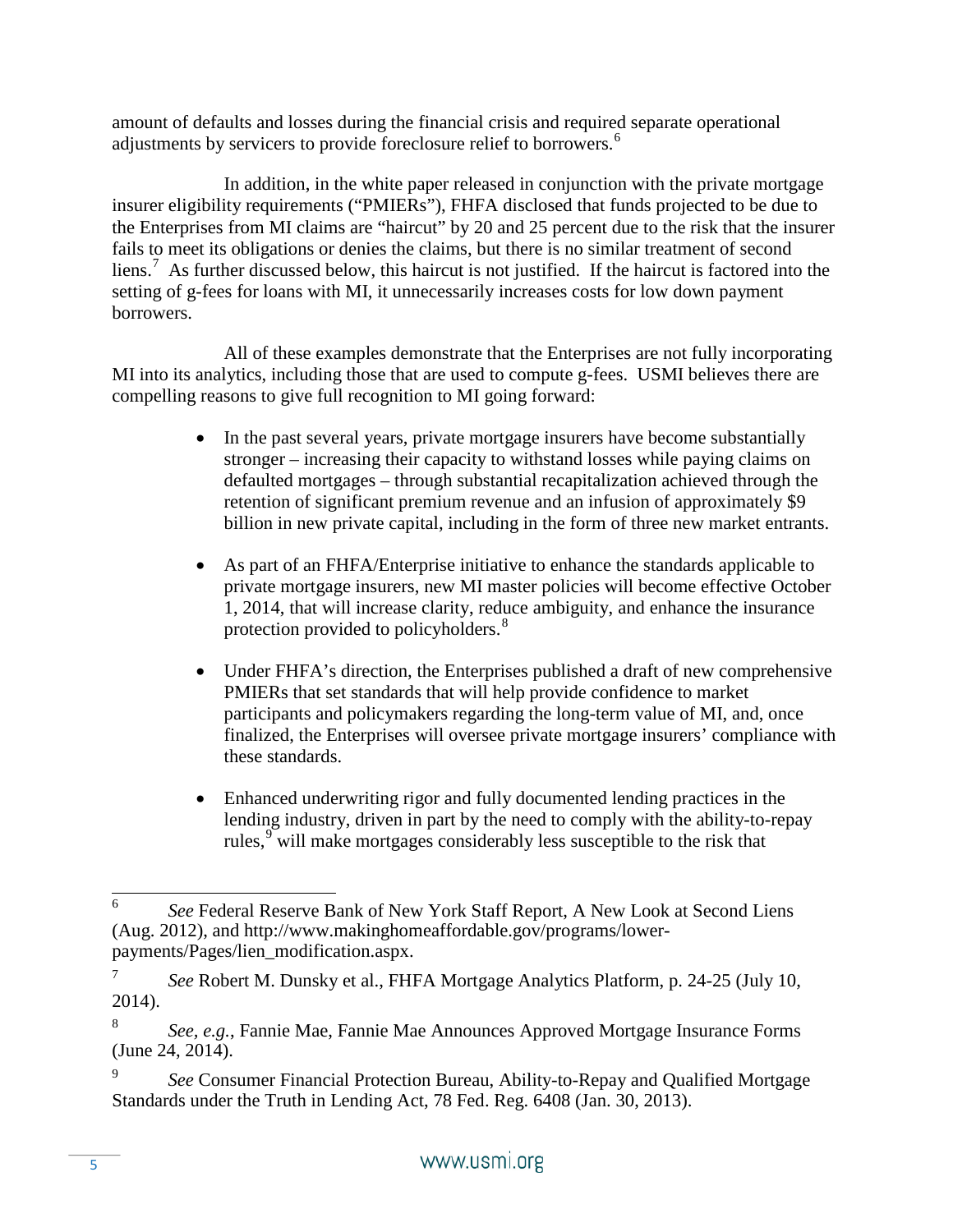mortgage insurers will refuse to pay claims where mortgages default based on borrower misrepresentation or the failure of the mortgage lender to comply with its contractual obligations.

In sum, USMI recommends that the Enterprises fully reflect MI's risk mitigation benefits in calculating g-fees on loans with MI. Doing so will reduce the cost of mortgage credit and incentivize the use of private capital in a first loss position ahead of taxpayers. In addition, taking MI into account should reduce the amount of credit risk retained by the Enterprises and increase the amount of credit risk that is retained by private market participants and is therefore subject to competitive market-based pricing.

#### *3. Currently, target return on capital and the amount of capital largely determine required gfees. What factors should FHFA and the Enterprises consider in setting target return on capital and amount of capital required? How should the Enterprises allocate capital across risk buckets?*

The response to question 1 above provides information responsive to this question as well. In sum, FHFA and the Enterprises should take into account whether a mortgage loan has MI in setting metrics such as return on capital and amount of capital that ultimately are used to compute g-fees.

In addition, USMI recommends that the Enterprises calculate capital requirements and the cost of capital separately for loans with and without up-front first-loss credit enhancement such as MI. It follows that a mortgage transaction with a more remote risk of loss should have lower economic capital and rates of return on capital than a similarly situated mortgage transaction with a less remote risk of loss. The transaction with the more remote risk of loss should have lower g-fees, just as the senior tranches of a mortgage backed security are priced to reflect a lower risk of loss.

Provided the Enterprises' method for computing g-fees is revised to incorporate MI, a framework linking pricing to the credit risk assumed by the Enterprises (including the likelihood of risk of loss to the Enterprises) should have the straightforward effect of encouraging additional upfront transfers of credit risk from lenders to private market participants rather than to the Enterprises, thereby reducing risk to U.S. taxpayers. If the Enterprises fail to make clear to the market in computing g-fees the connection between pricing and credit risk, they will correspondingly fail to establish clear incentives for the market to make use of private capital.

*4. At what g-fee level would private-label securities (PLS) investors find it profitable to enter the market or would depository institutions be willing to use their own balance sheets to hold loans? Are these levels the same? Is it desirable to set g-fees at PLS or depository price levels to shrink the Enterprises' footprints, even if this causes g-fees to be set higher than required to compensate taxpayers for bearing mortgage credit risk and results in higher costs to borrowers?* 

Increasing g-fees would *not* be effective in "crowding in" private capital, and there are strong policy reasons *not* to use g-fees in this way to shrink the Enterprises' footprints: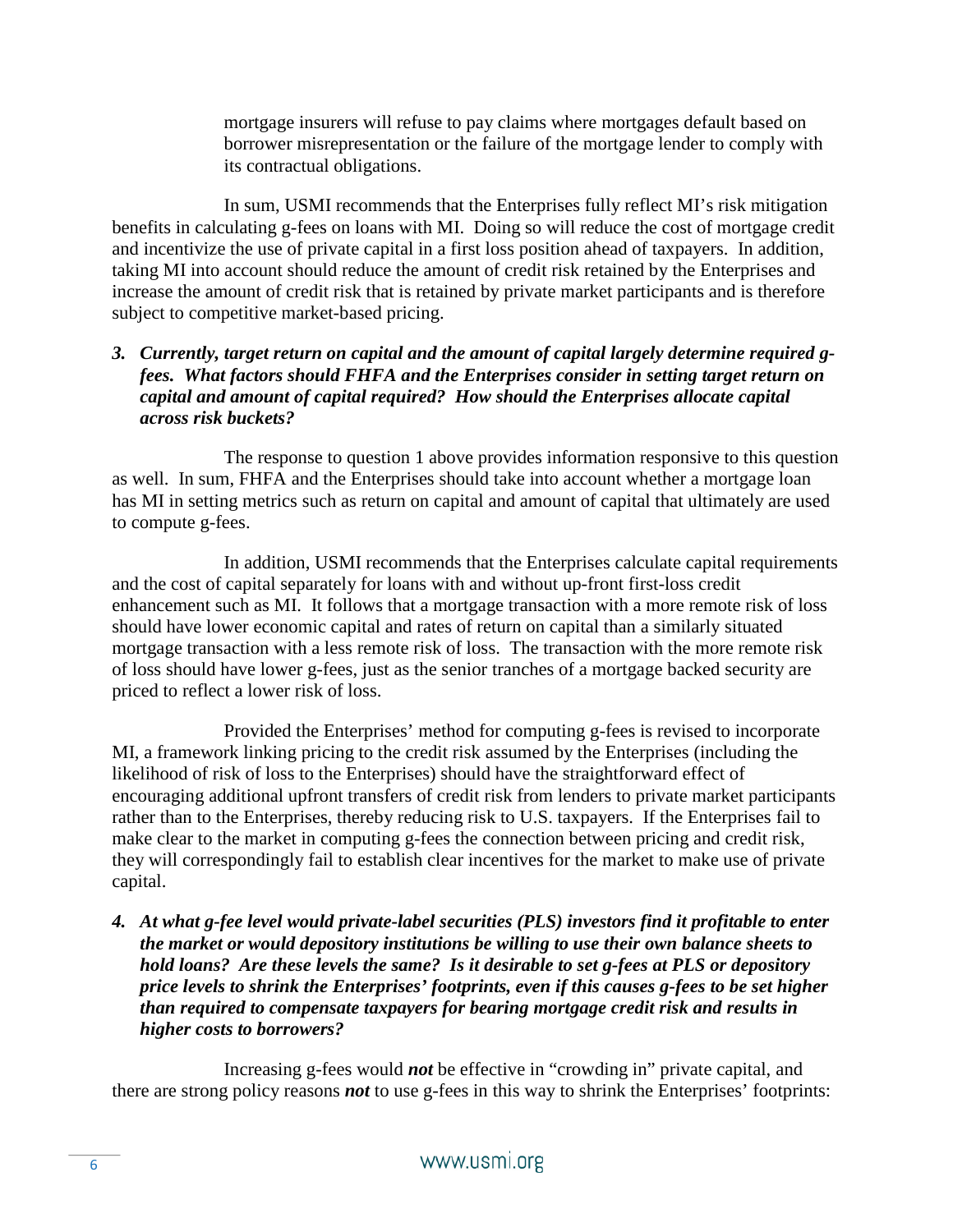- The PLS markets have been notably unreliable in times of economic stress.<sup>10</sup>
- Depository institutions increasingly have held mortgages on their balance sheets, but their appetite for doing so is limited in part because 30-year fixed-rate mortgages present a significant asset-liability maturity mismatch problem.
- Increasing g-fees to crowd in private capital will increase costs to borrowers, thereby constraining access to credit.
- Government mortgage insurance programs administered by the Federal Housing Administration (FHA), Department of Veterans' Affairs (VA), and Rural Housing Services (RHS) have become options of first resort for an increasing number of borrowers who cannot make a 20 percent down payment. The attractiveness of these programs will continue to increase if increased g-fees are passed along to borrowers who have the resources to pay MI in lieu of making a 20 percent down payment.
- FHFA is not subject to a mandate to use g-fees to attempt to crowd in private capital.

Accordingly, USMI recommends that the g-fees not be increased in an effort to move mortgages away from the Enterprises. The costs for borrowers would be too great, and the result of shifting guarantees from the Enterprises to government agencies such as FHA and VA would run contrary to public policy.

\* \* \* \* \*

In sum, it is critical that FHFA fully incorporate the impact of MI in reducing the Enterprises' estimated costs of providing a credit guarantee in computing g-fees. To do otherwise results in consumers being charged twice for the same risk reduction and disproportionately disadvantages low- and moderate-income and first time homebuyers.

<span id="page-6-0"></span><sup>&</sup>lt;sup>10</sup> On June 26, 2014, the U.S. Department of the Treasury ("Treasury") requested public comment on the role of the PLS market in the U.S. housing finance system. *See* 79 Fed. Reg. 36872 (June 30, 2014). Treasury materials released in conjunction with the request for public comment acknowledged the unavailability of PLS markets following the financial crisis. "[M]any of the largest [PLS] investors have not returned to the market, resulting in very little issuance and few mortgage financing options for borrowers aside from government-supported channels." *See* Treasury Press Release, Secretary Lew Unveils New Efforts to Assist Struggling and Prospective Homeowners, Provide More Affordable Options for Renters (June 26, 2014), *available at* http://www.treasury.gov/press-center/press-releases/Pages/jl2444.aspx.